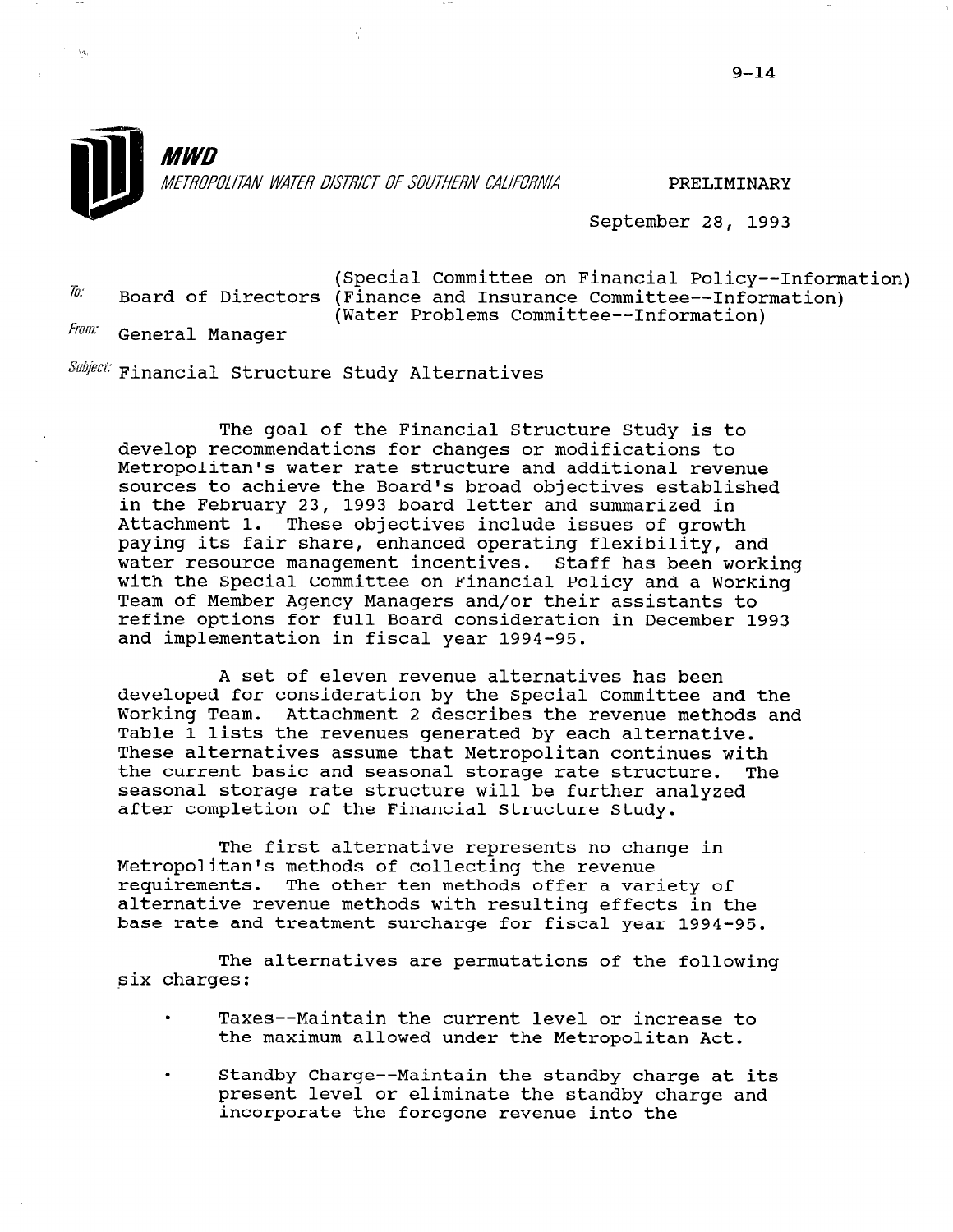Readiness-to-Serve charge. Counsel has indicated that Metropolitan cannot have both a standby charge and a Readiness-to-Serve charge.

- . Treated Peaking Charge--Provide a treated water peaking charge to reflect the cost of peaking on Metropolitan's system. These revenues would help offset required increases in the treatment surcharge.
- . Connection Maintenance Charge--Implement a charge per connection to cover maintenance costs. This revenue would be used to reduce necessary increases in the water rate.
- . Readiness-to-Serve Charge-- Implement this charge to substitute for a standby charge and to recover enough revenue to eliminate a water base rate increase.
- . Capacity Acquisition (or growth) Charge--Provide a charge to generate revenues to fund the costs associated with the portion of the capital improvement program designed to accommodate new users. This charge is recommended for all alternatives to address the objective of growth paying its fair share. But, the amount generated through such a charge is unknown at this time, since it is dependent on new growth.

It is estimated that a base rate increase of \$27 per acre-foot (AF) and a treatment surcharge increase of \$10 per AF would be necessary in fiscal year 1994-95, if no new additional revenue alternatives were implemented. If revenue alternatives such as a treated peaking charge, connection maintenance charge, readiness-to-serve charge, and a capacity acquisition charge were in place (Alternative K), then water rate increases would be avoided, although payments to Metropolitan will still be increased by about 8 percent. The specific impacts of these charges on each member agency is currently being determined.

It is envisioned that the Special Committee will narrow these eleven alternatives to about four or five scenarios at their October 5 meeting. A green draft Board letter with the recommended scenarios will be submitted to your Board in November. Chart 1 shows a schedule of the Financial BOATG IN NOVEMBER, CHAIL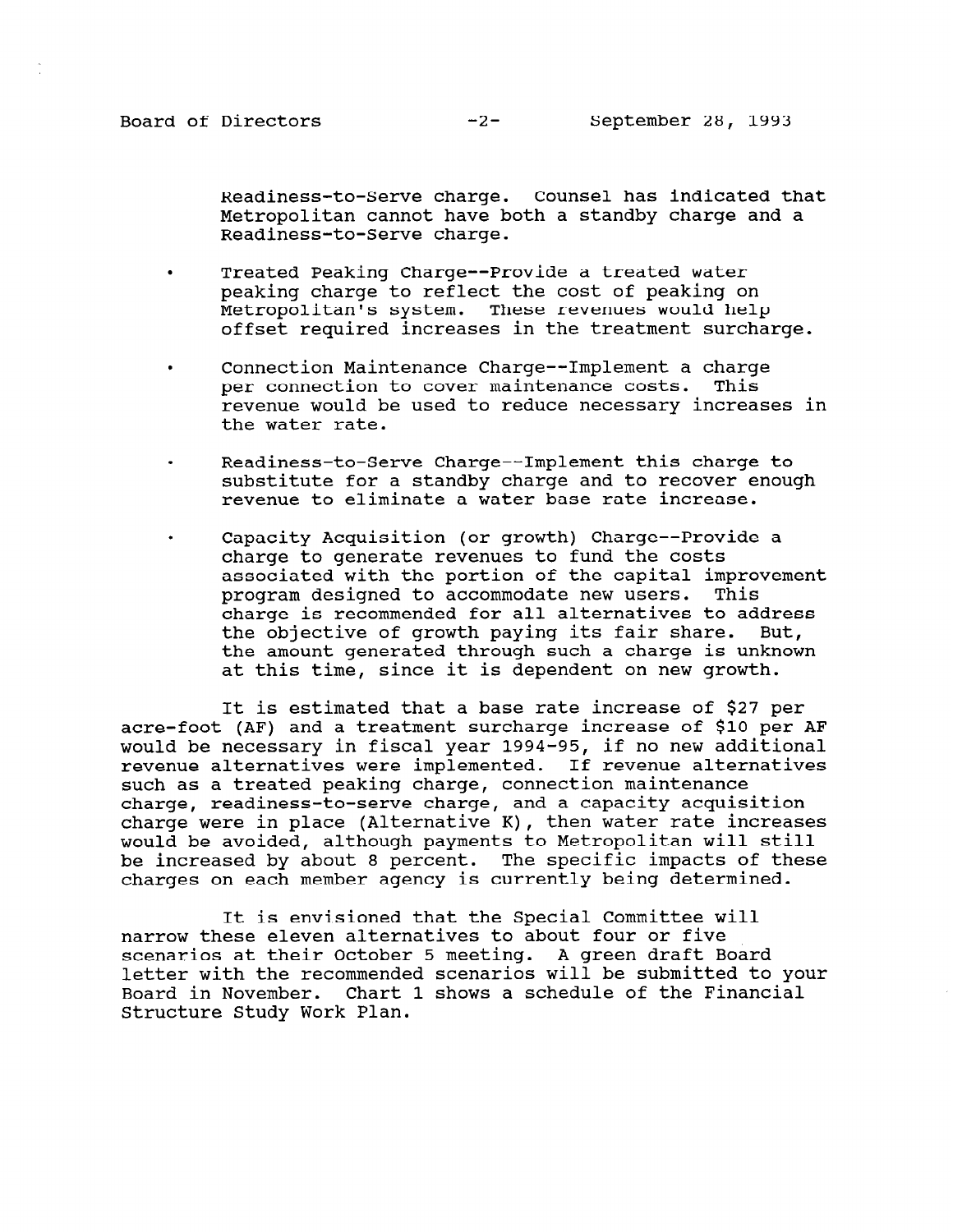Board Committee Assignments

This letter is referred for information to:

The Special Committee on Financial Policy pursuant to its authority to study and make recommendations with regard to alternative rate structures and revenue sources;

The Finance and Insurance Committee pursuant to its authority to determine revenues to be obtained through sales of water, water standby or availability of service charges, and the levying of taxes; and

The Water Problems Committee pursuant to its authority to study, revise, and make recommendations with regard to the selling prices of water and conditions governing sales and exchanges of water.

Recommendation

For information only.

ın R. Wodraska

JMB:vb

Attachment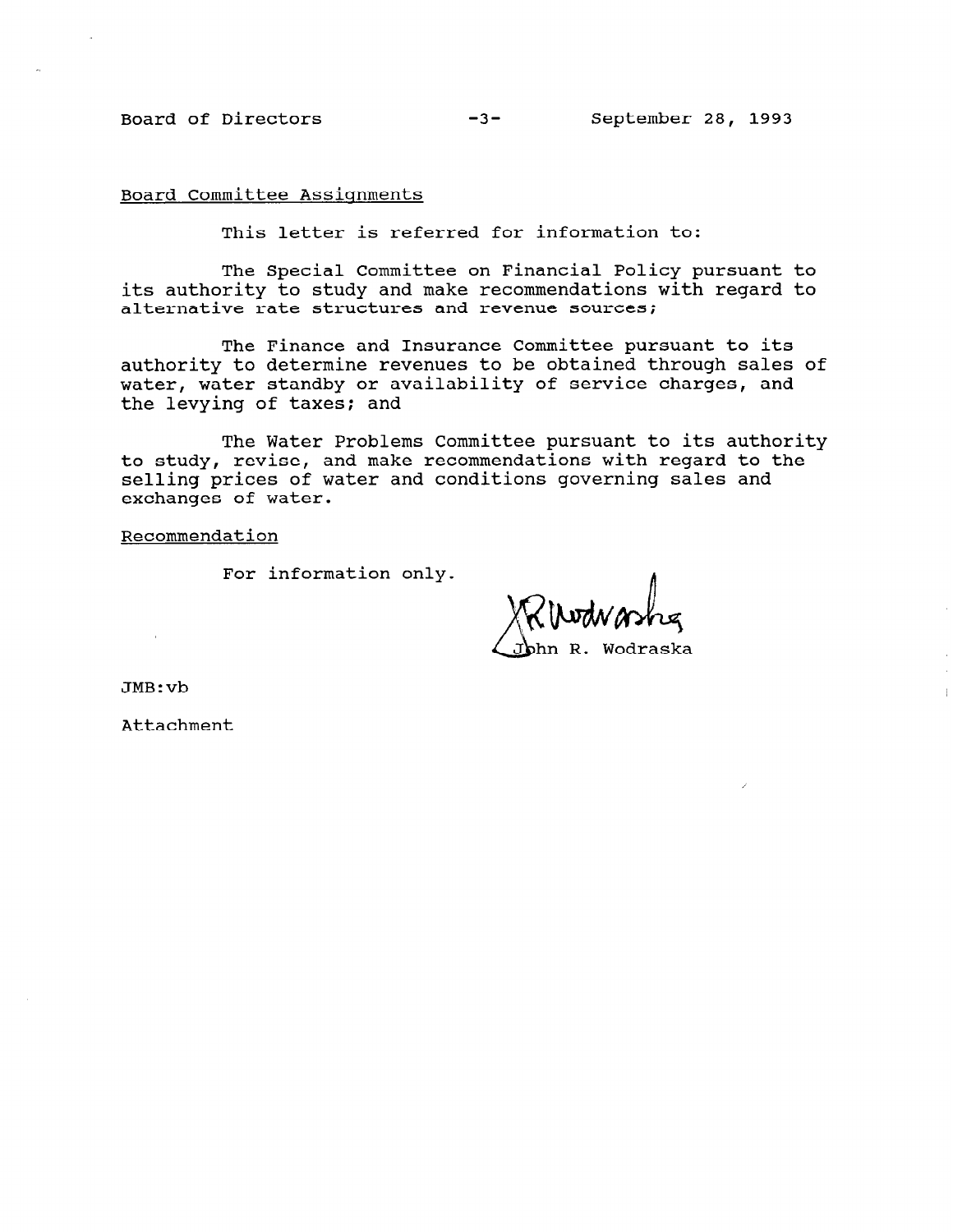### ATTACHMENT 1

#### Financial Structure Study Objectives

The following set of objectives were adopted for the Financial Structure Study. These objectives are not listed in order of importance.

- . Reliably qenerate needed revenue requirements. The water rate should generate total revenue requirements less receipts from interest, power recovery, taxes, and other revenue including revenue from parcel charges or service charges.
- . Provide revenue stability from year to Year. The water rate structure must provide a substantial base amount of assured revenue each year.
- . Incorporate in revenue requirement determinations provisions for qrowth to pay its fair share. The water revenue determinations should recognize the additional costs of growth on Metropolitan's system.
- Maintain Metropolitan's and member agencies' strong financial ratings. The water rate structure should not negatively impact the borrowing capability of Metropolitan and its member agencies.
- . Minimize rate shock. The water rate structure and reserves should be set up so that the amount of change in water rates each year follows a relatively even progression.
- . Simple to administer, easy to implement. It should take a minimum amount of administration to calculate and bill water deliveries. transition from the current rate structure to the new rate structure should take a minimum amount of effort.
- . Provide equity in rates for classes of service to Provide equity in rates for classes of service member public agencies. The water rate structure should provide equal rates for the same class of service to all agencies.
- . Provide system operatincr flexibility. The rate <u>Provide system operating flexibility</u>. The rate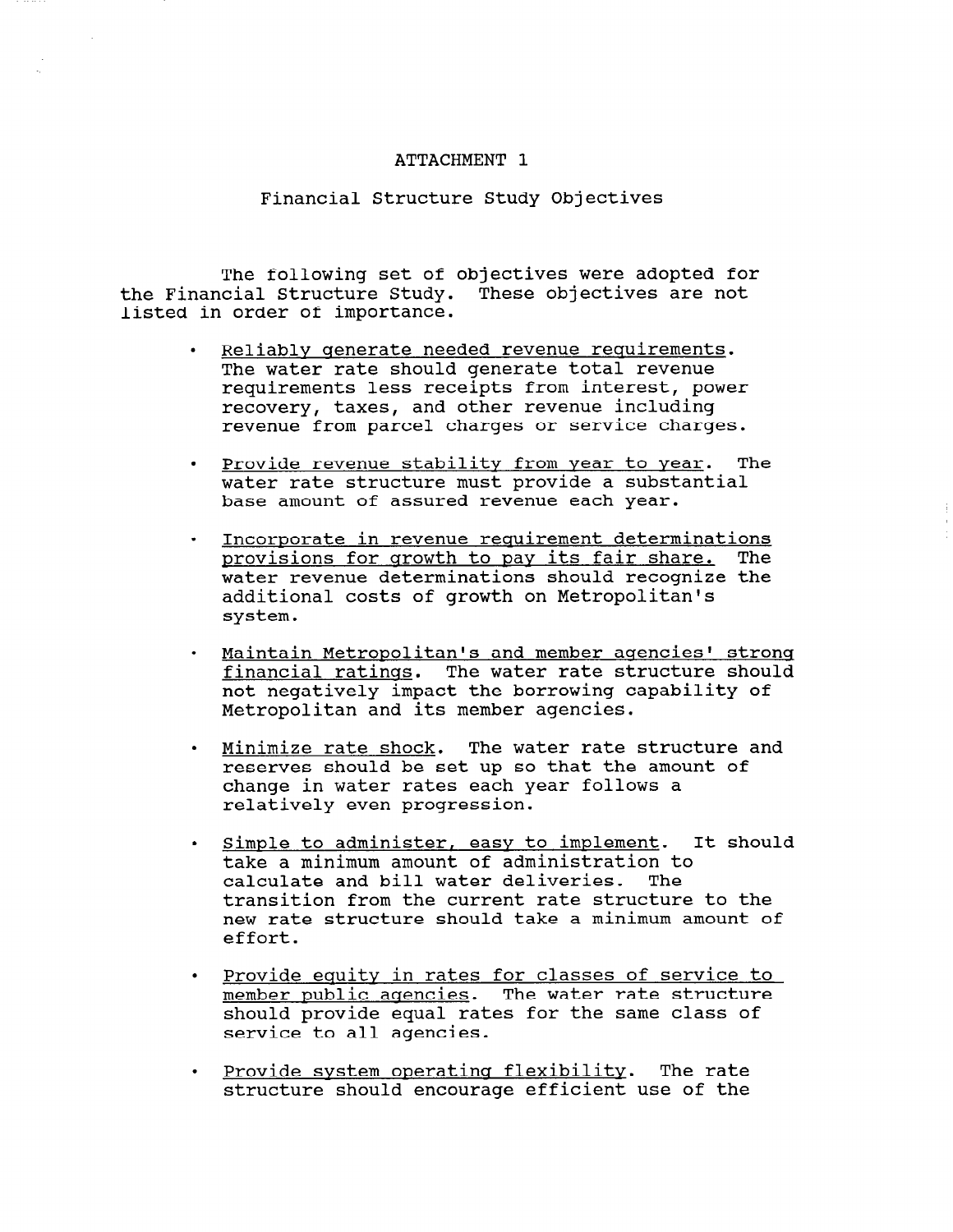distribution system so that peaking on Metropolitan is discouraged and the capture of available water is maximized.

- . Provide regional water resource management incentives. The water rate structure should stimulate member and local agencies to increase the use of regional water resources particularly during droughts.
- . Lend itself to a conservation plan if necessary. The water rate structure should be easily convertible to a conservation plan and not conflict in any way with that plan.
- . Encourage water conservation. Rates should be structured in such a way that they encourage the conservation of water.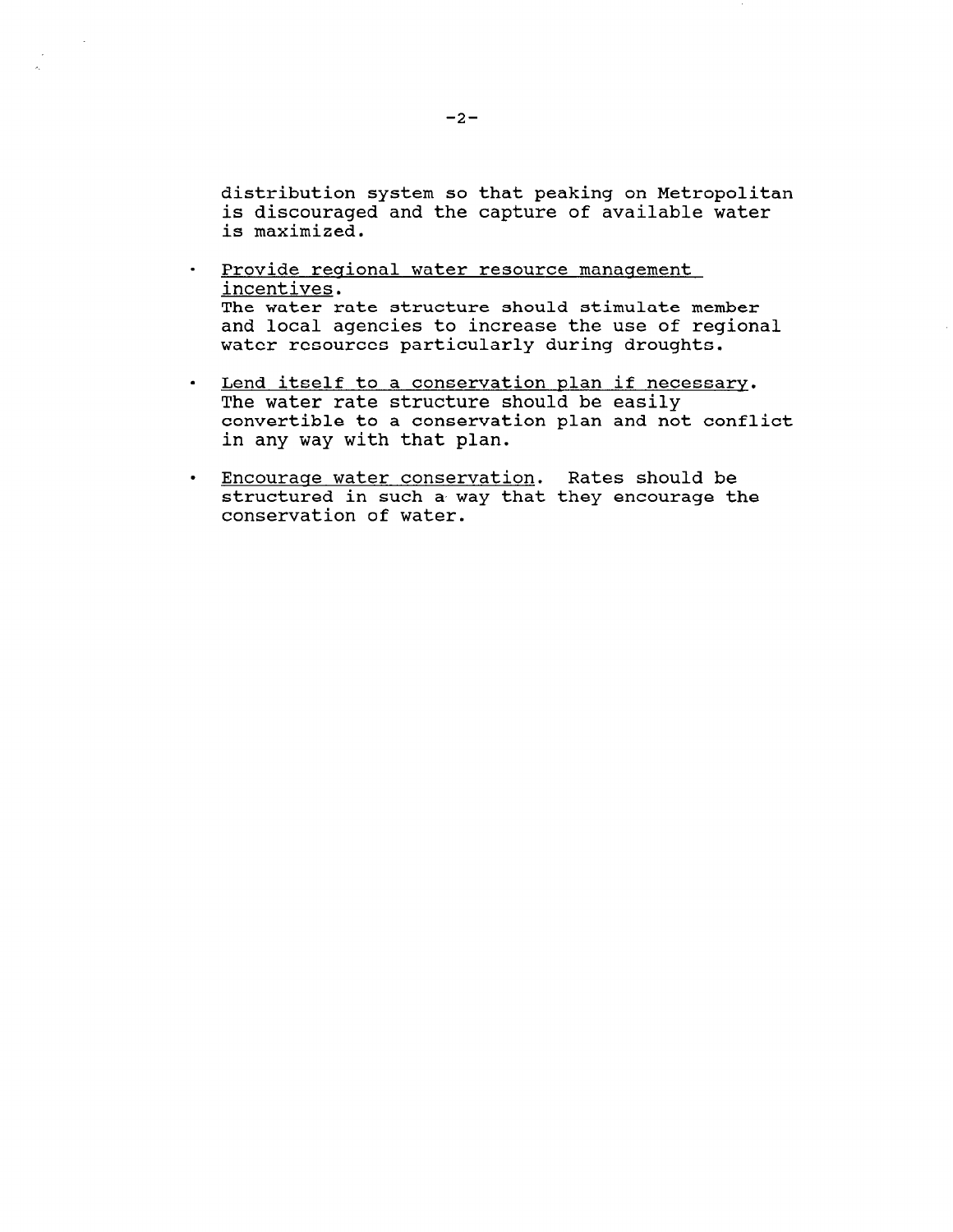#### ATTACHMENT 2

### DEFINITION OF REVENUE ALTERNATIVES

Water Revenue - Base - Amount of money projected to be received from water sales net of treatment surcharge revenue.

Treatment Surcharqe Revenue - Amount of money projected to be received from the water treatment surcharge.

Taxes - Amount of money projected to be received from ad valorem property taxes.

Interest - Revenues received from investments.

Standby Charqe - Revenues received from a charge placed on an individual parcel of land in Metropolitan's service area, calculated per acre or per parcel, if less than one acre.

Power & Miscellaneous - Revenues received by the generation and sale of hydropower and other sources such as lease income and sales of surplus property.

Treated Peakinq - Revenues received from a charge placed on peak week treated flow in the summer (May through September) in excess of annual average week treated flow by agency. Seasonal deliveries are not included in the flows. The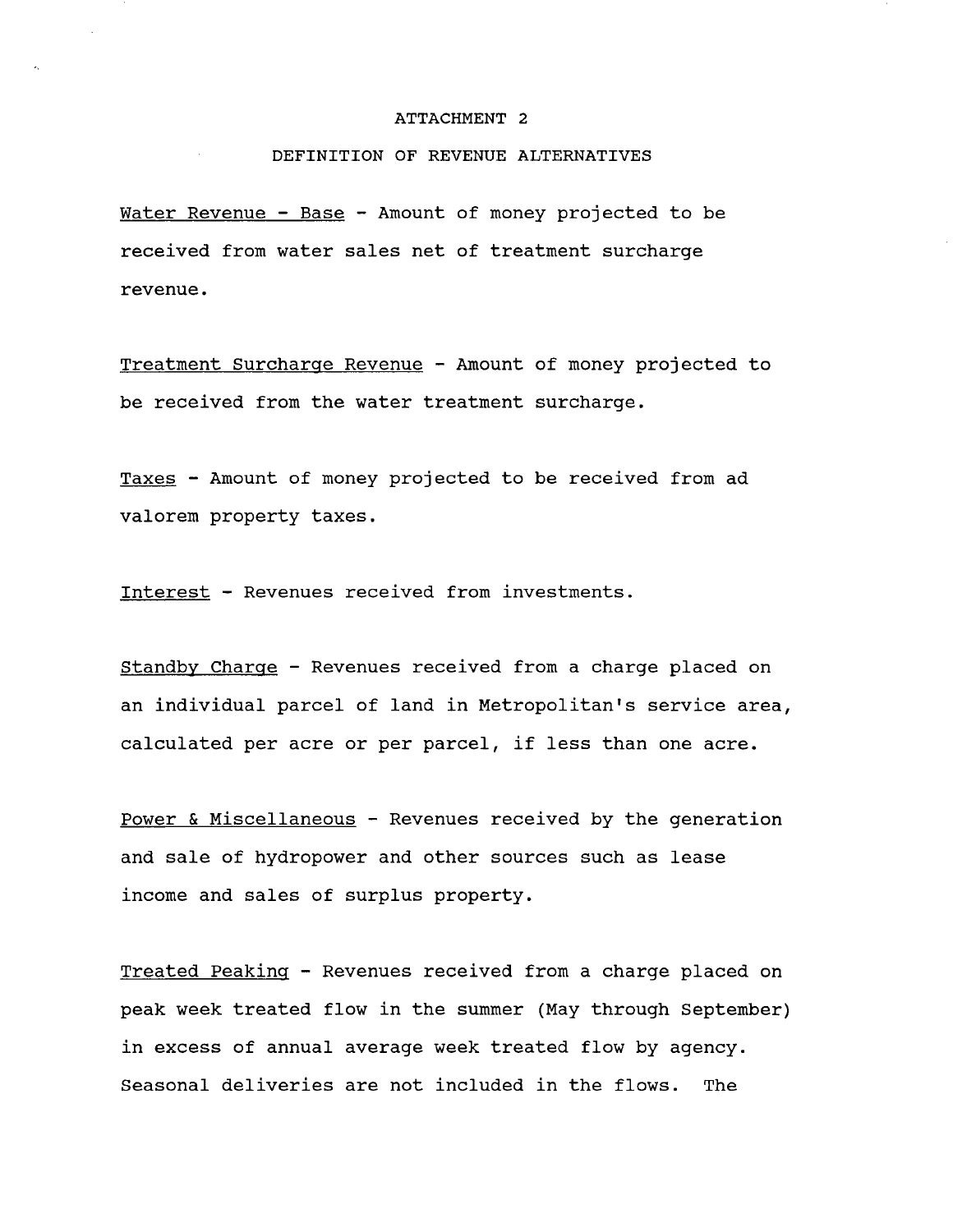charge is based on the cost of facilities needed to meet the peak.

In equation form:

Summer Peak Week Flow - Annual Average Week Flow = CFS of Peaking

CFS of Peaking \* Rate/CFS = Treated Peaking Revenues

Connection Maintenance Charqe - Revenues received from a charge placed on a connection to pay for the costs of operating and maintaining that connection, irrespective of the size and use of the connection. In equation form:

# Total O&M Costs to Maintain Connections = Charge per Connections

Readiness-to-Serve Charge - Revenues received from a charge placed on historical water usage less seasonal storage service (SSS) deliveries. The revenues generated would be allocated to a portion of the revenue debt service that is needed to provide for the existing user's reliability. The water usage would be calculated by averaging the total water sales by agency less SSS for the four years beginning fiscal year 1989-90. Short-Term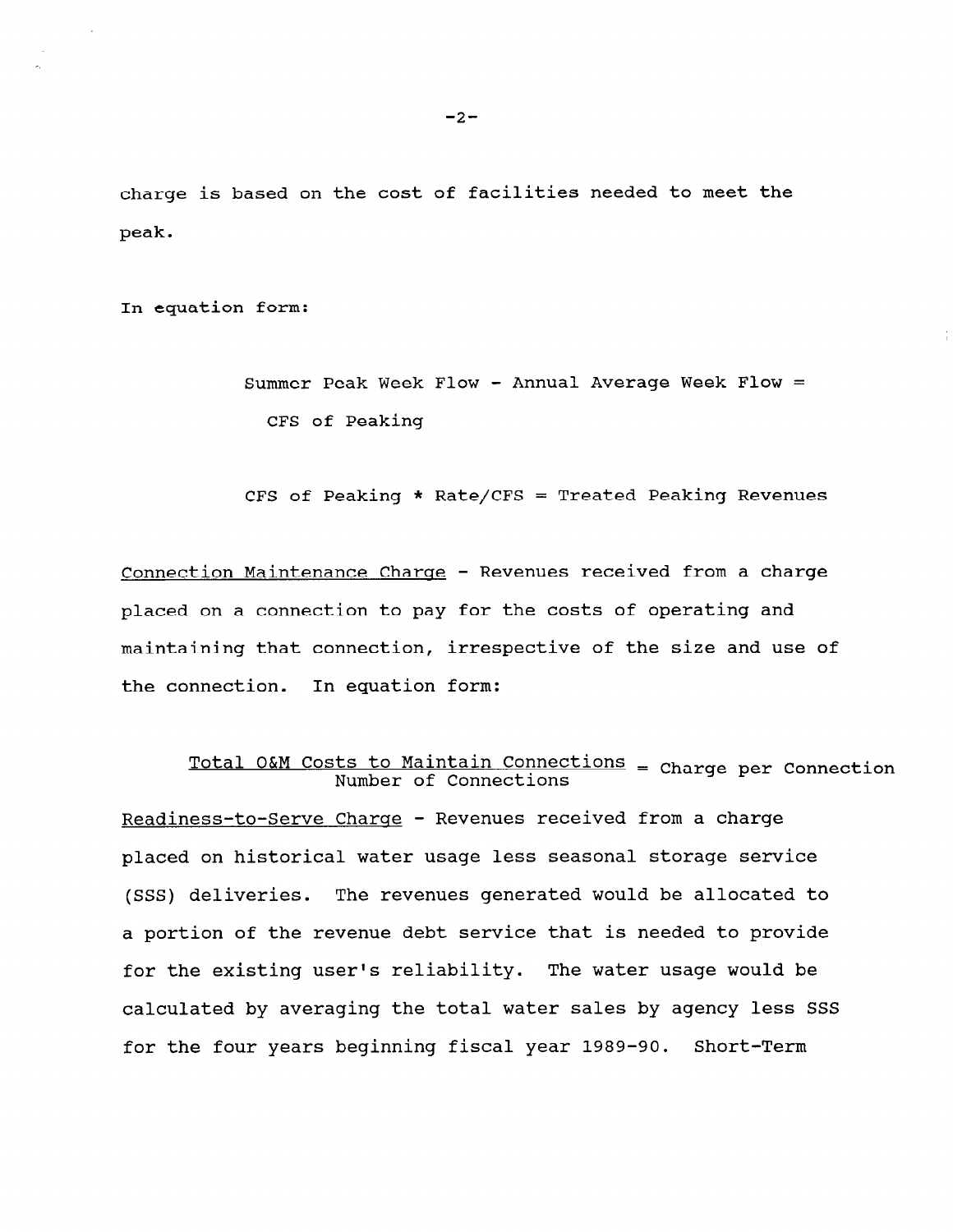Seasonal Storage would ultimately be included in the water usage. In equation form:

> (FY 1989-90 Sales less SSS + FY 1990-91 Sales less SSS + FY 1991-92 Sales less SSS + FY 1992-93 Sales less  $SSS$ )/4 = Annual Average Water Deliveries

RTS Revenue Requirements<br>Annual Average Water Deliveries = RTS per AF

RTS Per AF \* Agency's Annual Average Water Deliveries = Agency's Total RTS Charge

The charge is levied by agency based on the average prior four year water sales.

Capacity Acquisition Charge - Revenues received from a charge placed on water usage above historical water usage. The revenues generated would be used to pay for the growth portion of the CIP. The water usage for the base comparison would be calculated by averaging the total water sales less SSS for the four years beginning fiscal year 1989-90. A rolling historic four year average would be compared to the base amount. Any volume of water from the rolling average that is above the base amount would pay a Capacity Acquisition Charge. Short-Term Seasonal Storage would ultimately be included in the water usage. The amount to be charged for each acre-foot of water used above the highest historic four year average (base amount)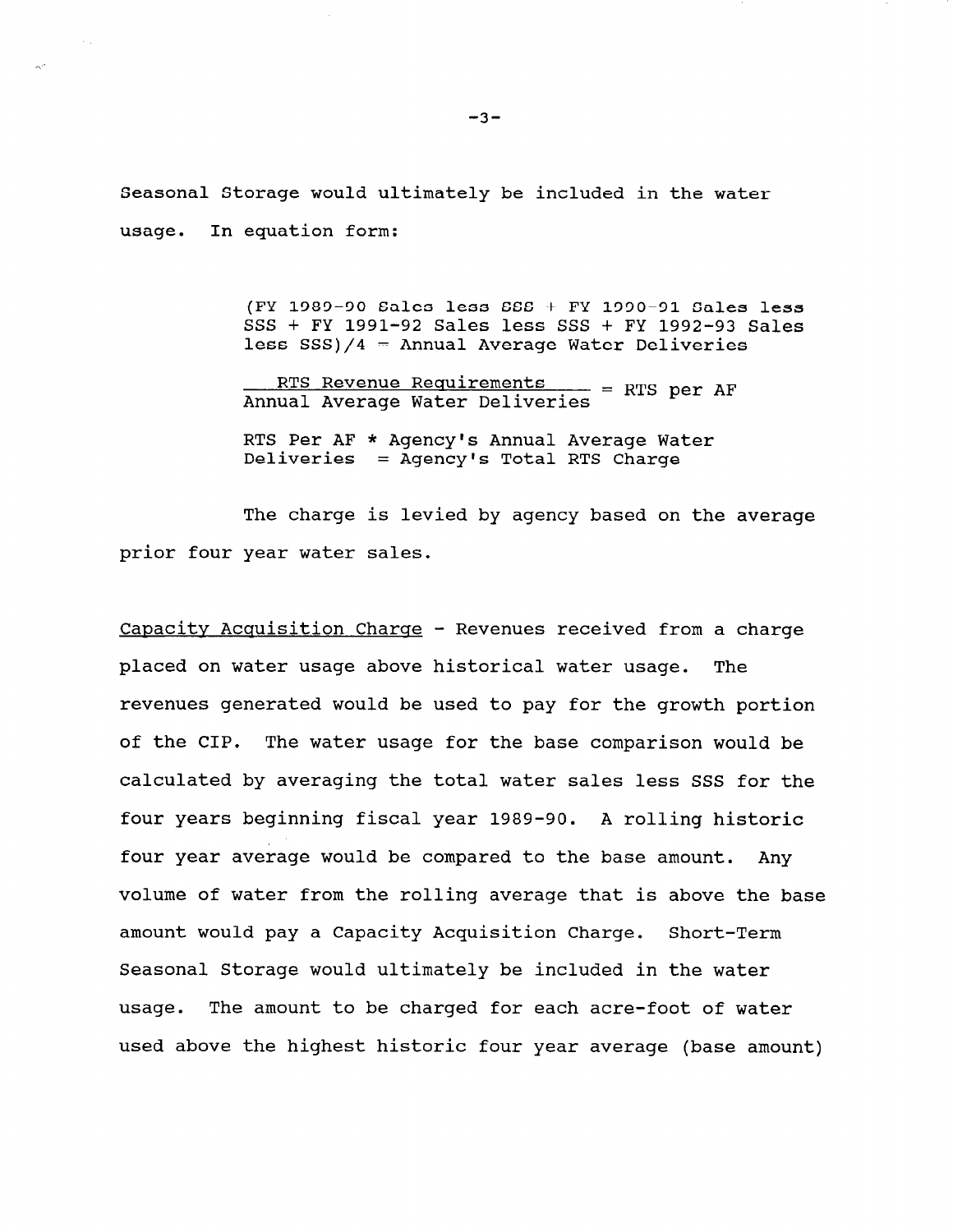would equal the dollar amount to develop an extra foot of water for household consumption. This amount in equation form:

> (FY 1989-90 Sales less SSS + FY 1990-91 Sales less SSS + FY 1991-92 Sales less SSS + FY 1992-93 Sales less SSS)/4 = Annual Average Water Deliveries in AF

((FY 1990-91 Sales less SSS + FY 1991-92 Sales less SSS + FY 1992-93 Sales less SSS + FY 1993-94)/4 - Base Annual Average Water Deliveries) \*  $CAC/AF = CAC$ Revenues

Once an agency exceeds its highest historic four year average, then that new four year average becomes its base.

 $\sim$ 

 $\sim$ 

 $\sim 10^{11}$ 

 $\mathcal{L}_{\mathcal{L}}^{\text{max}}$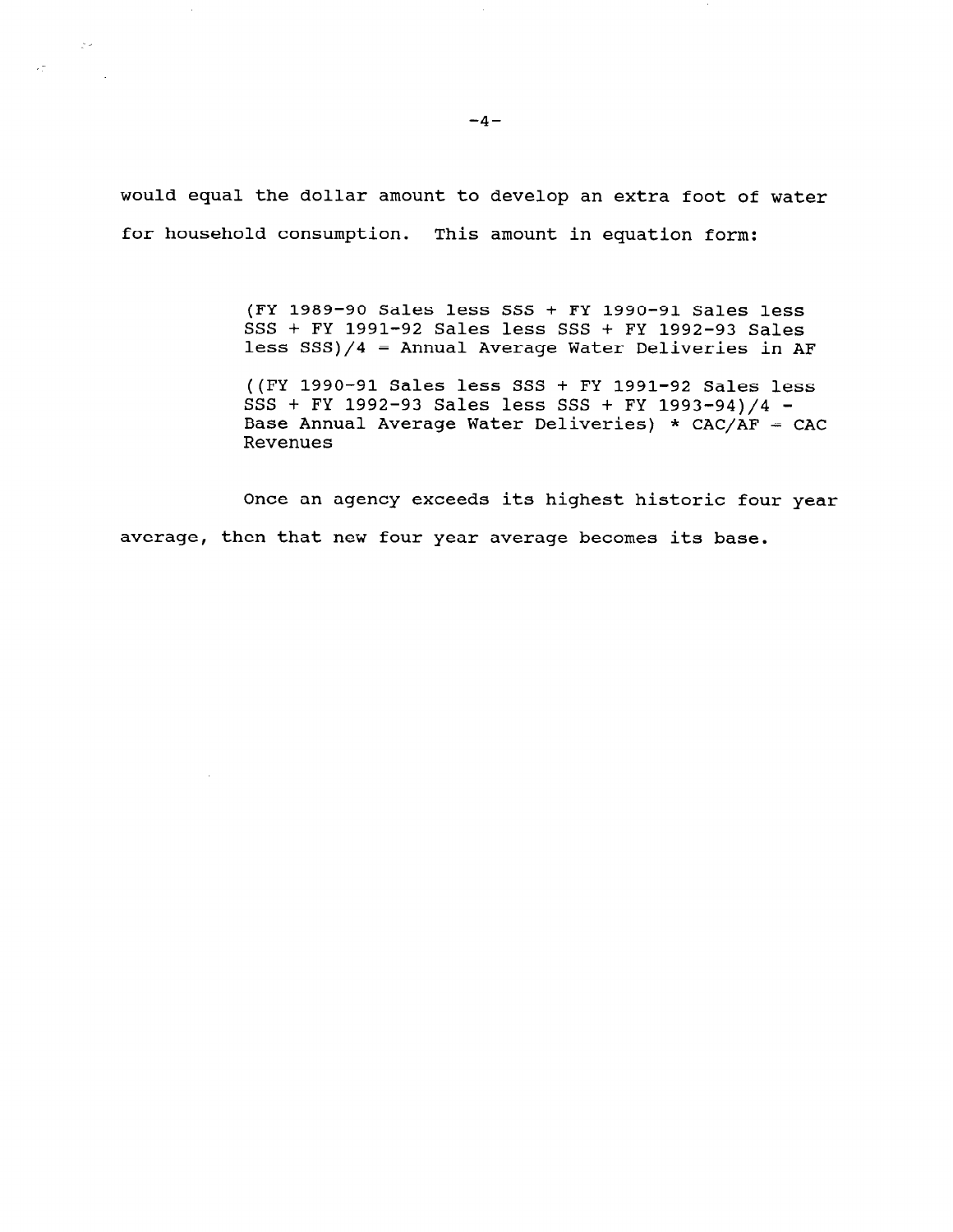## TABLE 1 1994-95 REVENUE ALTERNATIVES (In \$Millions)

and the contract of the

|                                | A              | в                        | C                    | D<br>.  | E                     | F       | G                     | H           |         | J           | ĸ.          |
|--------------------------------|----------------|--------------------------|----------------------|---------|-----------------------|---------|-----------------------|-------------|---------|-------------|-------------|
| Water Revenue - Base           | 631            | 614                      | 585                  | 625     | 616                   | 585     | 677                   | 610         | 597     | 601         | 581         |
| Treatment Surcharge Revenue    | 84             | 85                       | 85                   | 75      | 85                    | 85      | 75                    | 75          | 75      | 85          | 75          |
| <b>Taxes</b>                   | 91             | 91                       | 91                   | 91      | 105                   | 91      | 105                   | 91          | 105     | 105         | 91          |
| <b>Standby Charge</b>          | 50             | 50                       | $\blacksquare$       | 50      | 50                    |         | $\blacksquare$        | 50          | 50      | 50          |             |
| Interest                       | 22             | 22                       | 22                   | 22      | 22                    | 22      | 22                    | 22          | 22      | 22          | 22          |
| Power & Misc.                  | 22             | 22                       | 22                   | 22      | 22                    | 22      | 22                    | 22          | 22      | 22          | 22          |
| <b>Treated Peaking Charge</b>  | -              |                          | $\blacksquare$       | 15      | $\blacksquare$        |         | $\bullet$             | 15          | 15      |             | 15          |
| Connection Maint. Charge       | $\blacksquare$ | 15                       | $\ddot{\phantom{0}}$ | ۰       | $\blacksquare$        | 15      | $\blacksquare$        | 15          | 15      | 15          | 15          |
| Readiness-to-Serve Charge *    |                | $\overline{\phantom{a}}$ | 94                   |         | $\tilde{\phantom{a}}$ | 79      | $\tilde{\phantom{a}}$ |             |         | $\bullet$   | 79          |
| Capacity Acquisition Charge ** |                | 0                        | 0                    | 0       | $\mathbf 0$           | 0       | $\mathbf 0$           | $\mathbf 0$ | 0       | $\mathbf 0$ | 0           |
| Total                          | 900            | 900                      | 900                  | 900     | 900                   | 900     | 900                   | 900         | 900     | 900         | 900         |
| Rate Effects:                  |                |                          |                      |         |                       |         |                       |             |         |             |             |
| Base Rate Increase             | $+ $27$        | $+ $18$                  | $\mathbf 0$          | $+ $27$ | $+$ \$19              | 0       | $+$ \$50              | $+ $18$     | $+$ \$6 | $+$ \$9     | 0           |
| Treatment Surcharge Increase   | $+ $10$        | $+ $10$                  | $+ $10$              | 0       | $+ $10$               | $+ $10$ | $+ $10$               | 0           | 0       | $+ $10$     | $\mathbf 0$ |

\* Allocated on 4-year average water purchases from MWD (excluding seasonal storage). Short-term seasonal storage would ultimately be included.

\*\* Adopted in all alternatives except alternative A. Allocated on 4-year average water purchases from MWD (excluding seasonal storage). Short-term seasonal storage would ultimately be included. Charge would not be collected until FY 1995-96.

 $\alpha$  , and  $\alpha$  , and  $\alpha$  , and  $\alpha$  , and  $\alpha$  , and  $\alpha$  , and  $\alpha$  , and  $\alpha$ 

 $\frac{1}{\sqrt{2}}$